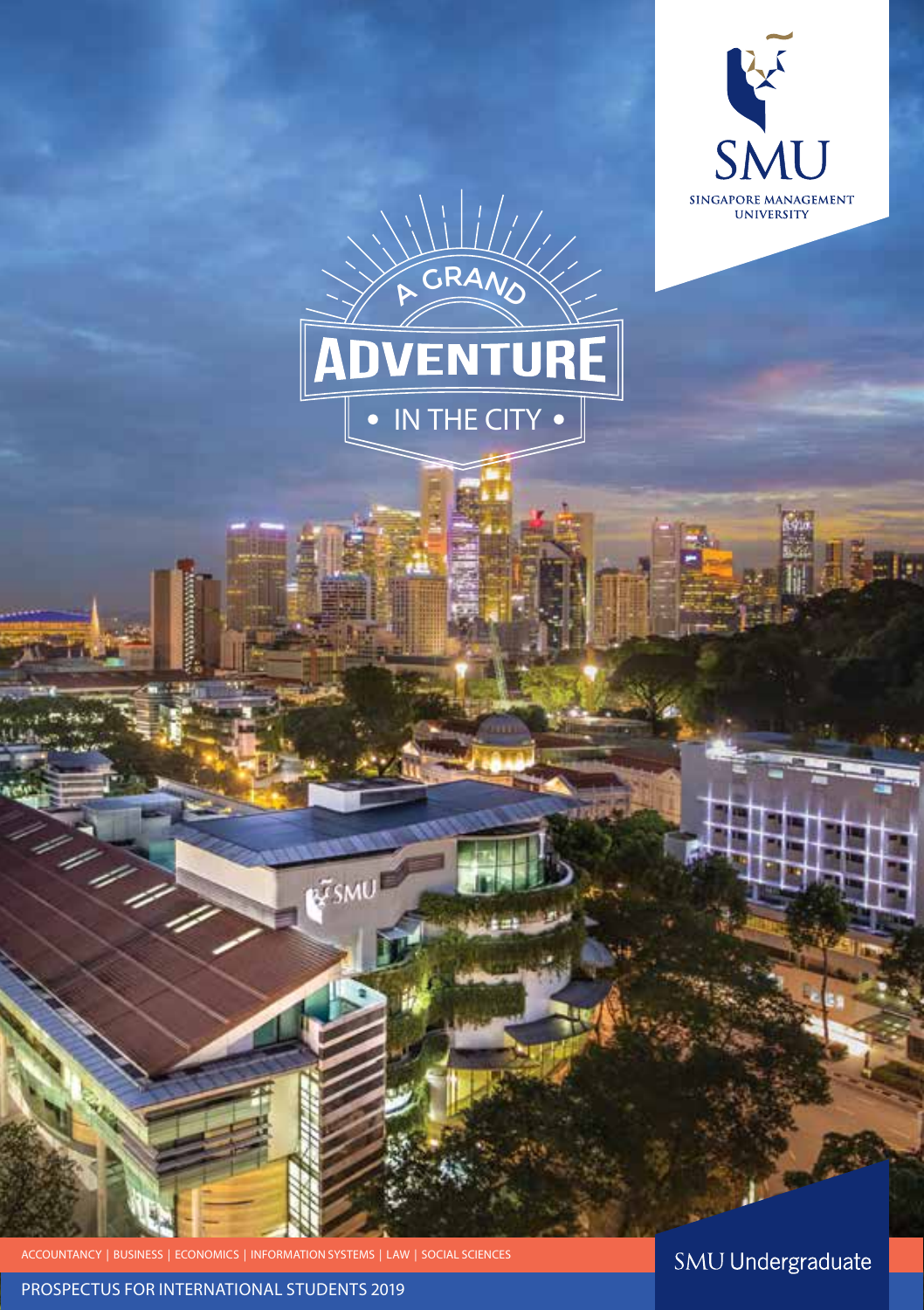| <b>Curriculum and</b>                                                                                                                             | <b>Tuition Fees</b>                                                                                         |
|---------------------------------------------------------------------------------------------------------------------------------------------------|-------------------------------------------------------------------------------------------------------------|
| <b>Why SMU?</b>                                                                                                                                   | <b>Scholarships &amp;</b>                                                                                   |
| <b>Programmes</b>                                                                                                                                 | <b>Financial Aid</b>                                                                                        |
| <b>PAGES 1-9</b>                                                                                                                                  | <b>PAGE 16</b>                                                                                              |
| <b>PAGES 10-15</b>                                                                                                                                | <b>PAGE 17</b>                                                                                              |
| <b>Strongest</b><br><b>Employment Outcomes and</b><br><b>Higher Starting Salaries*</b><br>amongst all Singapore<br>government-funded universities | $300+$<br>double major combinations<br>to choose from across<br>44 majors and tracks                        |
| <b>SMU-X</b>                                                                                                                                      | $120 +$                                                                                                     |
| Mentored by our faculty and                                                                                                                       | <b>Student Clubs</b>                                                                                        |
| industry leaders on                                                                                                                               | with the option of                                                                                          |
| real-world projects                                                                                                                               | creating your own                                                                                           |
| 100%                                                                                                                                              | <b>Over 400</b>                                                                                             |
| of SMU students will                                                                                                                              | <b>Scholarships</b>                                                                                         |
| acquire overseas exposure                                                                                                                         | making an SMU education                                                                                     |
| before graduation                                                                                                                                 | prestigious yet accessible                                                                                  |
| More than 2.7 Million Hours<br>of community service performed by<br>students in 17 countries                                                      | Over 30 Nationalities<br>represented in our faculty,<br>including international<br>award-winning professors |
| Up to $6$ Internships                                                                                                                             | <b>City Campus</b>                                                                                          |
| per student for valuable                                                                                                                          | situated in the heart of the                                                                                |
| real-world experience                                                                                                                             | city, connecting you with                                                                                   |
| cording to the 2017 Creducto Employment Curve                                                                                                     | experienced industry leaders                                                                                |

# **LIVE AND STUDY IN THE HEART OF ASIA**

Home to a melting pot of cultures, Singapore is a vibrant, cosmopolitan city where tradition meets modernity. Every year, we welcome international students and adventure seekers from all over the world to our shores.

#### **GOVERNMENT-FUNDED UNIVERSITY**

Established in 2000, the Singapore Management University (SMU) is conveniently located in the heart of Singapore. Since its inception, SMU has rapidly established itself as a specialised, premier university focused on Management, Social Sciences, Technology, and their intersections.

### **INNOVATIVE TEACHING PEDAGOGY**

SMU's integrated, research-teachinglearning-practice approach is designed to foster innovative learning experiences, develop influential change agents and leaders of the future. Our goal is to create a positive impact on businesses, governments, and societies in Asia and beyond.

Our approach to learning focuses on a highly interactive and multi-disciplinary route.

SMU produces future-ready graduates and leaders of tomorrow, who are not only well prepared but highly adaptable for the knowledge-based economy.

### **STATE-OF-THE-ART FACILITIES AND STRATEGIC LINKS WITH BUSINESSES**

Equipped with modern facilities and located in the heart of the business, financial, arts, and heritage district of Singapore, the university enjoys strategic links with businesses, governments, and the wider community in Singapore and beyond.

### **A VISION FOR ASIA**

SMU's vision is to be Asia's Knowledge Hub – an iconic global-city university that generates leading-edge research and excels in tackling the world's complexities.

\*According to the 2017 Graduate Employment Survey conducted by SMU and other Autonomous Universities in Singapore.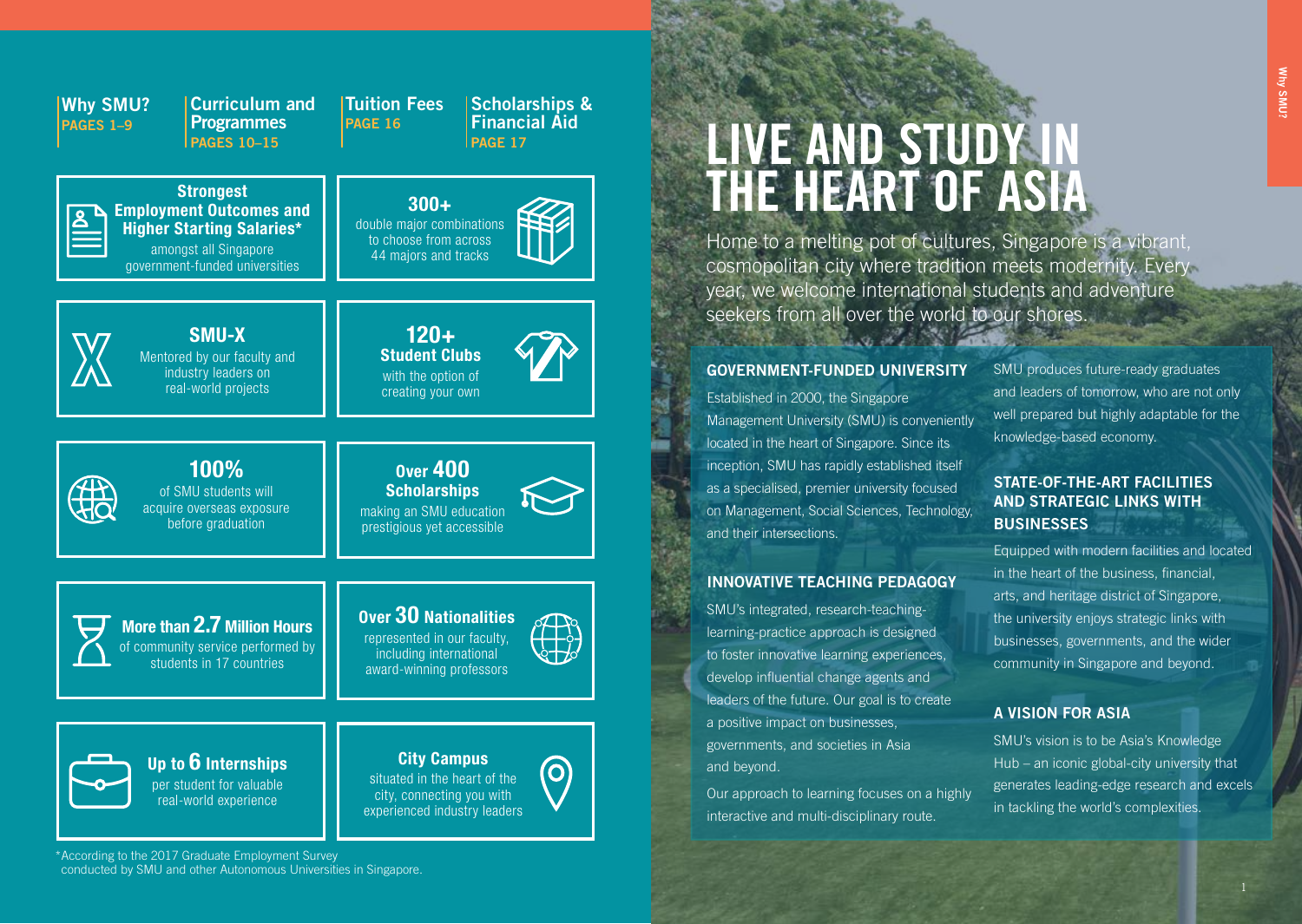# **JUMP START YOUR DREAMS**

# **Quality Education, Worldwide Recognition.**

**UNDERGRADUATE PROSPECTUS**  International Students 2019

SMU offers quality education built around holistic student learning and development. Known for delivering world-class, multidisciplinary research, and distinguished teaching, SMU's programmes are designed to address significant Asian issues with global relevance.

Whether you are looking to pursue a Bachelor's degree, Master's degree or even a PhD programme, SMU gives you internationally-recognised qualifications to enable you to seize global opportunities to work abroad.



# **SMU is ranked** among specialist universities of the world'



For Archival Research (All Topics) & **Financial Archival Research** 



**For All Areas, All Disciplines** by Brigham Young University (BYU) **Accountancy Research Rankings, 2016** 



**Business Schools Research Rankings** (Based on 24 leading business school journals) By University of Texas, Dallas Top 100



**Economics Schools Research Ranking** Tilburg University's Top 100 Worldwide Economics **Schools Research Rankings** 

The Quacquarelli Symonds (QS) World University Rankings (WUR) offers The Quacquarelli Symonds (QS) World University Rankings (WUR) offers<br>a combined ranking of four categories of universities; full comprehensive<br>universities, comprehensive universities, focused universities and specialist<br>u

# **FROM THE CLASSROOM TO THE WORLD**

**Learn in a highly interactive environment.** 

We know you want an education that will give you a distinct edge in your career. To thrive in an increasingly fast-changing world, you need to be equipped with specialist skills and knowledge.



### **Experience our award-winning pedagogy and curriculum**

SMU's case-based learning approach is part of our interactive pedagogical learning, which includes seminar-style learning, debates, question and answer, as well as participatory and active learning approaches. SMU's three-pronged pedagogical approach enables sharp thinkers to pick up in-demand soft skills to become successful communicators and presenters.

> **SMU's Three-pronged Pedagogical Approach**



#### **Technology-enhanced Learning**

State-of-the-art technology and equipment allow SMU to provide you with a better way to learn e.g. learning apps enhance interactive learning and complement classroom learning.

#### **Interactive Learning**

Speak your mind and think on your feet! At SMU, expect to take part in lively debates and intense discussions in seminar-style classes! Spar intellectually with faculty members to boost your analytical skills. You'll learn to be a sharp shooter and communicate your point of view with confidence.

**Experiential Learning**

Experiential, Collaborative, Interdisciplinary – SMU-X courses are known for redefining innovative learning. Through project-based lessons, you will work with industry experts, faculty members, and the community to create real-world solutions and a lasting positive impact. Get the SMU-X Factor!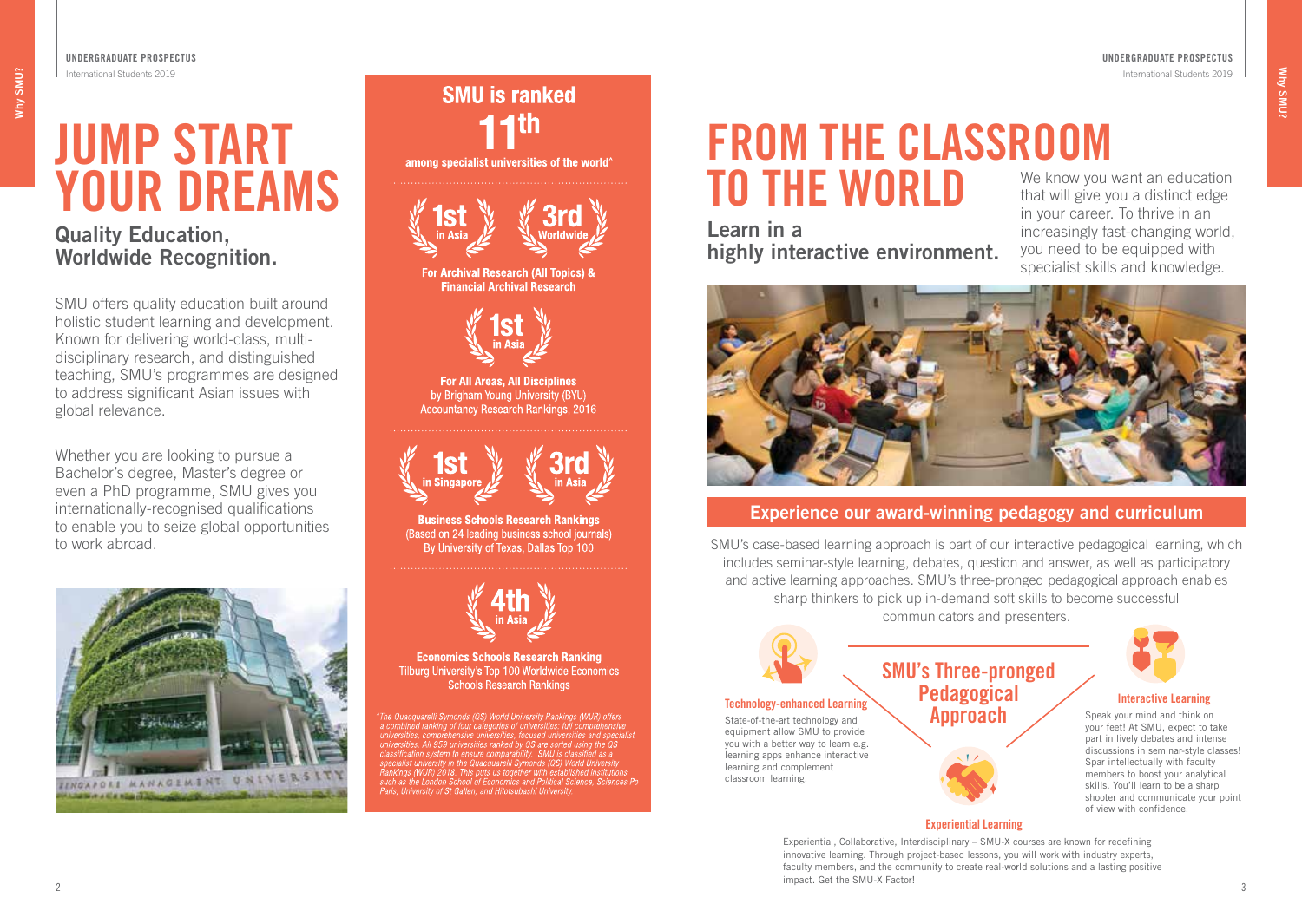# **IT'S A BIG WORLD OUT THERE**

# **Where would you like to go first?**

All SMU students will acquire overseas exposure before graduation. All you need to do is open your mind to a world of learning opportunities!



**UNDERGRADUATE PROSPECTUS**  International Students 2019

### **SMU's Global Exposure Programmes**

- International Student Exchange Programmes
- $\bullet$  Overseas Study Missions
- **Overseas Internships**
- Overseas Community Service Involvement Programmes
- Sino-Singapore Exchange Programme
- Summer Programmes
- **Global Innovation Immersion**
- SMU-X Overseas



**Tan Jun Wei (second from the left) fits right into the University of Pennsylvania's (USA) learning environment, which has close similarities in pedagogy and curriculum with SMU, during his overseas exchange programme.** 

"Living in a fresh new environment helped me rediscover the joy in trying out new things, **meeting new people, and taking on new challenges**."



**Tan Jun Wei**  School of Economics Double degree in Economics & Business Management

## **Manorama Singh (centre) with the beneficiaries of her scholarship (Manorama Scholarship) from Little Stars School, Varanasi, India.**



**Manorama Singh Manorama Singh Manorama Singh Manorama Singh Manorama Singh** Senior Officer, SPRING Singapore Bachelor in Business Management

Manorama Singh believes that our world can be made **stronger, kinder, and more loving** if we all chose to help one another. From tutoring students with financial difficulties and teaching exercise routines to the elderly, to bringing light in the form of solar-powered bulbs to villages in the Philippines and setting up her own scholarship fund for needy students in India, Manorama's selflessness has impacted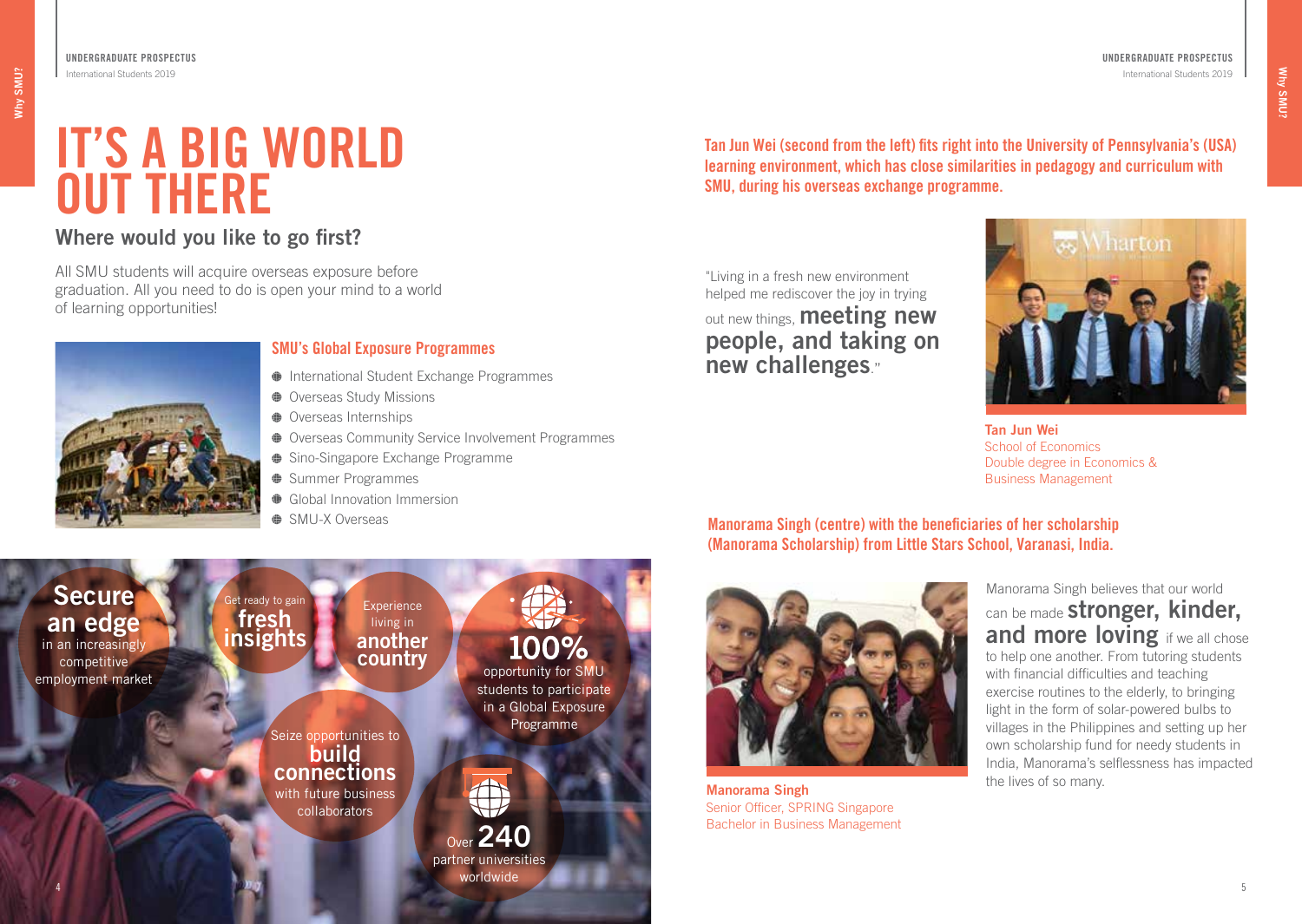**UNDERGRADUATE PROSPECTUS**  International Students 2019

# **MODERN CITY CAMPUS**

SMU is located in the heart of Singapore's civic district where modern developments and skyscrapers stand side by side with heritage buildings with rich historical, architectural, and cultural significance. We are the only university in Singapore with a modern campus in the heart of the civic district, bringing together the SMU family and the local community.



## **NEW INNOVATIONS AT CAMPUS GREEN**

We continually create new spaces to enhance SMU's teaching and learning through new innovations. As part of our Campus Green project, SMU recently launched new auditoriums, study spaces, and a brand new three-level SMU Gymnasium and Fitness Centre, complete with dance studios.



# **THE PULSE OF THE CITY**

Museums, art galleries, theatres, historic sites, and the Supreme Court are only a stone's throw from SMU's city campus. And within campus, our buildings are linked via a well-connected underground concourse that features cosy study nooks, shops, and other amenities.

Our location keeps us close to international and regional events that host key business partners and eminent world leaders such as Hilary Clinton and Aung Sung Suu Kyi, both of whom we had the privilege of hosting at our SMU campus.



# **NEW SCHOOL OF LAW BUILDING AND KWA GEOK CHOO LIBRARY**

Argue your case in a spacious new moot court in the new School of Law Building and Kwa Geok Choo Law Library. Aside from its sophisticated facilities, the Law building is in close proximity to the Supreme Court and well-designed to enrich the learning journey of students.

# **ENRICHING CAMPUS LIFE**

# **SMU is much more than an academic institution.**

SMU's co-curricular clubs offer opportunities for you to uncover hidden talents, skills, and competencies, so that you can have a truly well-rounded experience with more than 120 co-curricular activities (CCAs) to choose from. And if you can't find a club you like, you can start your own!

# "**Studying at SMU allowed me to balance both academics and CCAs**.

In today's dynamic world, the corporate world wants to know about your diverse interests and capabilities. SMU offered this vibrancy in terms of the city locale as well as the options it offers outside of academic life."

### **Deepika Chandrasekar**

School of Economics Formerly from Global Indian International School

# **HOME AWAY FROM HOME**

**We are proud of our diverse international community at SMU and want students to feel right at home while they are here. The SMU International Connections or ICON was started** by our student ambassadors to foster a strong family culture and promote the well-being of by our student ambassadors to foster a strong family culture and promote the well-being of

**international students. Join us and be a part of our SMU family!** 



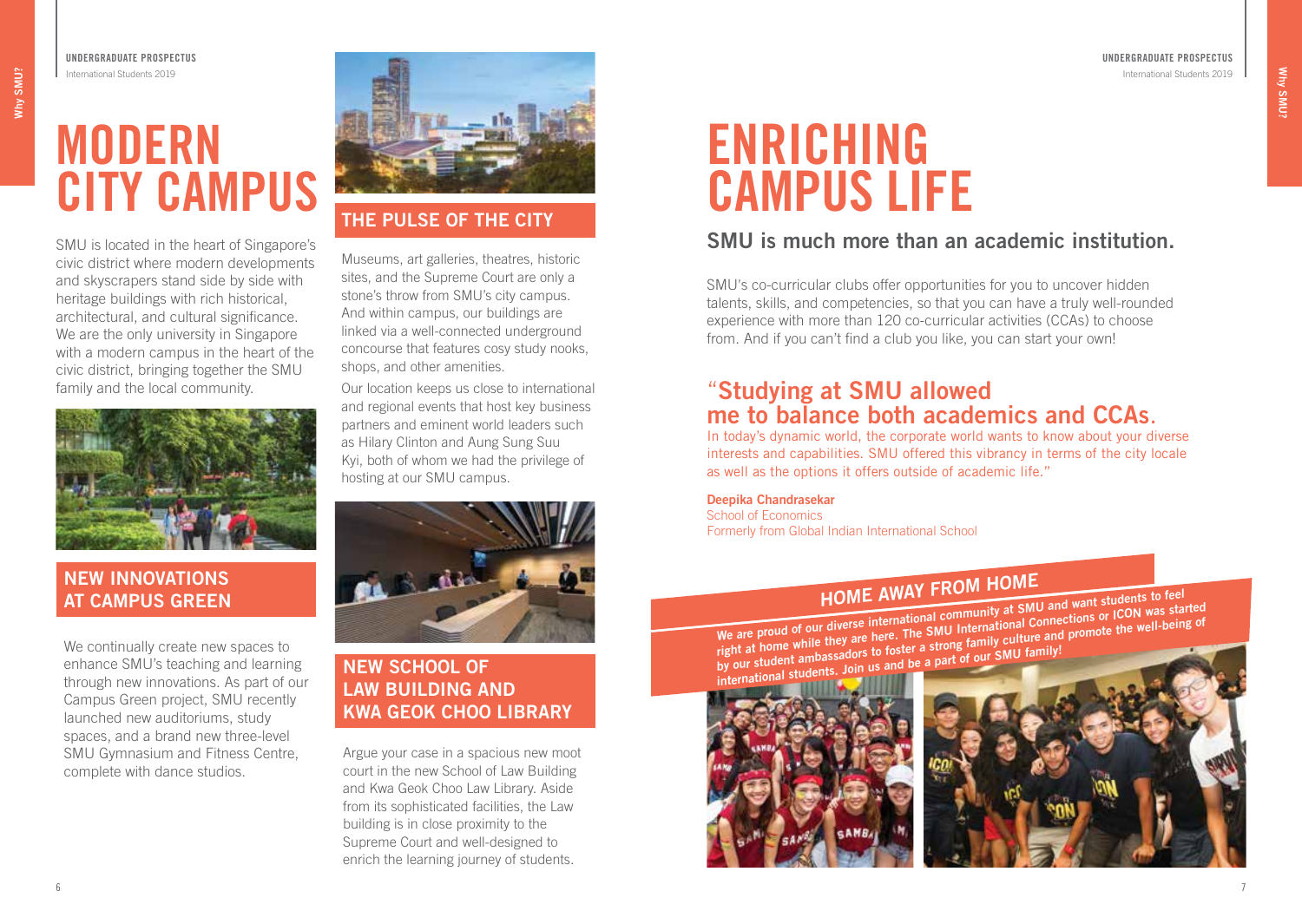**UNDERGRADUATE PROSPECTUS**  International Students 2019

# **SCORE A DREAM JOB BEFORE YOU GRADUATE**

Our graduates are well sought after across different industries and perform consistently well in the annual Graduate Employment Survey (GES)\*. In 2017, graduates across all six of SMU's undergraduate degree programmes scored an all-time high in terms of starting salaries and employment rates in the GES.



### **Dato' Kho Hui Meng Career Centre (DKHMCC)**

Drop in for a chat! We have a dedicated Career Centre, open five days a week, offering counselling and job matching services. Every student gets paired with a career counsellor from day one. It's never too early to start planning your career!

\*The 2017 Graduate Employment Survey was conducted by SMU and the other Autonomous Universities in Singapore



"Being at SMU was a defining and extraordinary experience. It was my first time living away from home and managing my own finances. In addition to my major in Information Systems, I also took on a second major in Legal Studies. It was uncommon but after graduation, the graduates who stand out are those who can **apply content with a fresh perspective**." **Dhilshara E Menon** 



Manager-Management Consulting Accenture Australia Bachelor of Science (Information Systems)



**Yap Hsien Liang**  Equity Research Analyst, Goldman Sachs Bachelor of Accountancy and Bachelor of Business Management

"In SMU, we are assigned a career counsellor and **my career counsellor personally helped me refine my interview skills as well as provided seasoned perspectives** on how I should approach my career."

more about different firms, different kinds of work, and to see how some of the

# **things you learnt in school are being applied** in a commercial setting."



**Elizabelle Ong Xin Yi** SMU Scholar School of Economics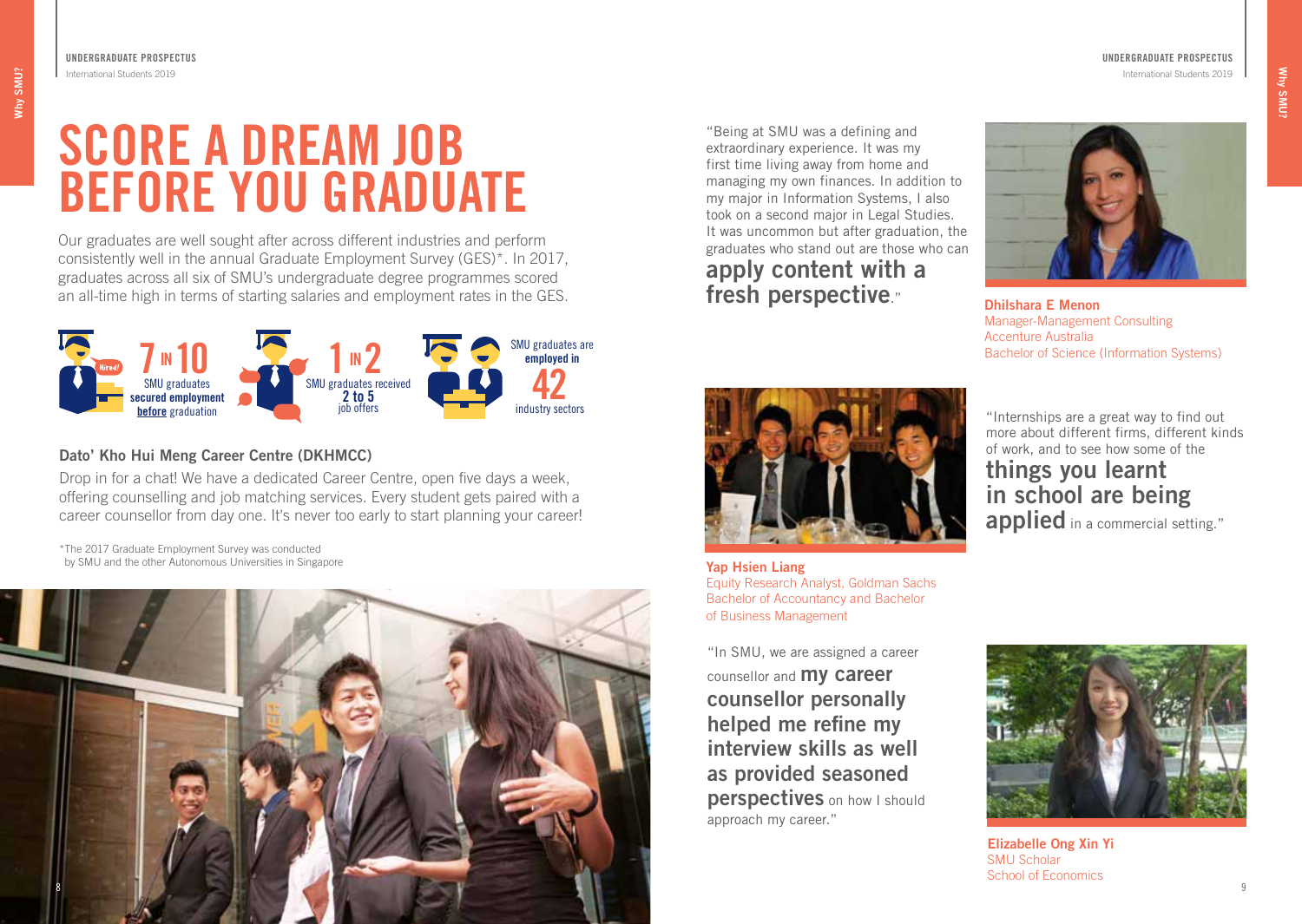# **DESIGN YOUR JOURNEY TO SUCCESS**

SMU offers a wide array of courses and programmes that will help you shape the kind of future you have always dreamed of.



### **Core Foundation for Life**

The new Core Curriculum comprises twelve carefully selected courses to initiate undergraduates into their journey to become well-rounded SMU graduates. These include courses on numeracy, ethics and social responsibility, critical thinking, innovation and more.

#### **Maximum Flexibility**

The curriculum is designed to give you absolute freedom, so you can focus on specialised courses within your school or explore courses completely unrelated to your major – just because you can. SMU is the only local university that does not package our degree programmes. We're serious – with more than 300 possible combinations of double majors and double degrees available across six schools, you don't need to stop at one!

#### **It's Your Journey**

You get to decide on your classes, your majors, and whether you want to graduate in three-anda-half years or four years. So, take charge of your academic experience and make it the most challenging intellectual journey of your life.



## BACHELOR OF **ACCOUNTANCY**

The SMU Bachelor of Accountancy (BAcc) has been accredited and endorsed by 11 educational accreditation and professional industry bodies, the Institute of Singapore Chartered Accountants (ISCA), the Accounting and Corporate Regulatory Authority (ACRA), Singapore Accountancy Commission (SAC), CPA Australia, the Chartered Accountants Australia and New Zealand (CA ANZ), the Institute of Chartered Accountants in England and Wales (ICAEW), the Chartered Institute of Management Accountants (CIMA), the Institute of Management Accountants (IMA), Association of Chartered Certified Accountants (ACCA), AACSB International and the Institute of Certified Management Accountants (ICMA).

Our programme provides a holistic education emphasising real-world readiness. Centred on a strong accounting core, the curriculum is broad-based, covering business, technology, entrepreneurship, leadership skills communications and social responsibility. Internship and community service are required as they better prepare our students for the corporate world. You can also be among the first to graduate with our newly launched 2nd Major in Accounting Data & Analytics, the first of its kind in Singapore.

# BACHELOR OF **BUSINESS MANAGEMENT**

The Lee Kong Chian School of Business (LKCSB) is one of the youngest schools worldwide to be conferred both the prestigious AACSB and EQUIS accreditations. Our Bachelor of Business Management (BBM) offers students a diverse range of majors.

Students can choose from eight business majors: Corporate Communication, Entrepreneurship, Finance, Marketing, Operations Management, Organisational Behaviour and Human Resources, Quantitative Finance, or Strategic Management.

LKCSB's Entrepreneurship major provides students with unique guidance towards becoming entrepreneurs. Undergraduates learn about creating new businesses, with this learning culminating in a practicum where students launch a new venture while still at SMU.

LKCSB also partners with the Singapore University of Technology and Design (SUTD) to offer the Dual Degree Programme in Technology and Management. Students enrolled in this programme will graduate with two Bachelor degrees – an SUTD Engineering degree and the SMU BBM degree within 5 years. Visit ugadmissions.sutd.edu.sg for more information.





**Curriculum & Programmes**

Curriculum & Programme: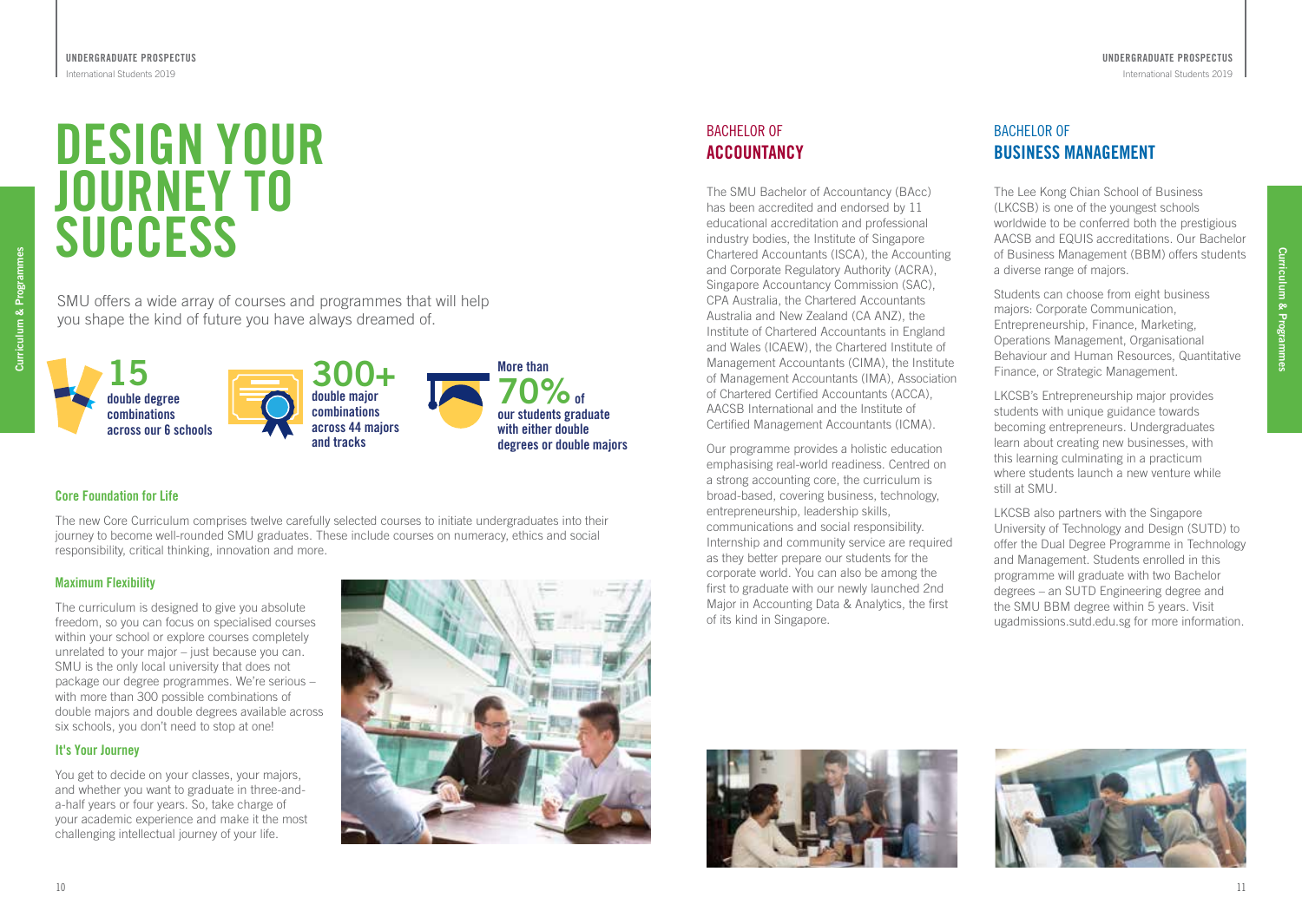## BACHELOR OF **SCIENCE (ECONOMICS)**

The School of Economics is one of Asia's leading research schools with a faculty recognised internationally for their contributions to economic research. Our rigorous curriculum is designed to train students to think about real-world issues and equip them with a unified method to solve them.

Curriculum & Programmes **Curriculum & Programmes**

Our students are empowered to interpret and anticipate both local and global trends with the robust framework of an economist. With strong foundation courses and a wide range of elective courses designed for relevance, including some rarely found in other undergraduate programmes – such as Real Estate Economics, Health Economics, Economics of Ageing, Economics of Politics, Empirical Industrial Economics, and Organisational Economics – our students are exposed to a wide range of applications of economic principles to current global issues.

Within the Economics major, students have flexibility in their choice of courses but may also choose specifically designed combinations of courses, such as the Quantitative Economics Track and the Maritime Economics Track. In addition, our students can opt for a second major within the School of Economics, in Actuarial Science or Applied Statistics, or a second major offered through one of the other schools or even a double degree.

## BACHELOR OF **SCIENCE (INFORMATION SYSTEMS)**

The Bachelor of Science (Information Systems) enjoys a strong reputation of producing job-ready professionals who are versatile in employing information technology to address business needs. With Singapore's rising demand for Infocomm workers (projected by the government to be as high as 30,000 by 2020), our graduates will continue to enjoy diverse employment opportunities and an enviable rate of employment and salary.

As the IT school in Singapore Management University, we aim for excellence both in fundamental contributions to academic knowledge, as well as in creating technological solutions for the future of business and society. Our faculty includes several world-class scholars and rising stars in their respective disciplines. Our research portfolio is well aligned with Singapore's national initiatives like Smart Nation, Cybersecurity and Urban Management, and includes a number of funded, multi-million dollar projects in our focus areas. Our school regularly collaborates with many government agencies and leading industry players in creating innovative solutions that give value to society and business.

The Bachelor of Science (Computer Science) degree will be launched in Academic Year 2019/2020 and will impart deep technology and systems skills to equip graduates to build and manage complex IT solutions.

# BACHELOR OF **LAWS**

The undergraduate Law programme aims to transform students into excellent lawyers who will contribute significantly to society. The objective is to produce law graduates who have contextualised legal expertise and the ability to think across disciplines and geographical borders. In terms of pedagogy, SMU's seminarstyle learning will be put to good effect to nurture students who are confident, articulate and analytically agile.

The Law School offers a 4-year full-time Bachelor of Laws (LL.B.) programme, as well as a 5-year double-degree programme which combines law with SMU's existing non-Law programmes in Accountancy, Business, Economics, Information Systems and Social Sciences. As a meritorious honours programme, our LL.B. comprises 36 course units (CU) worth of courses. The LL.B. curriculum is endorsed by the Ministry of Law and Singapore Institute of Legal Education.

Our curriculum consists of a deliberate mix of University Core courses, Law Core courses, Law-related courses and Law electives to ensure that graduates possess the desired contextual and cross-border knowledge and expertise.

# BACHELOR OF **SOCIAL SCIENCE**

The Bachelor of Social Science (BSocSc) programme delivers an integrative and broadbased undergraduate education with two distinct specialisation paths. You may choose a path that enables you to major in one of the three disciplines – Psychology, Political Science and Sociology, which is similar to Cambridge University's HSPS (Human, Social and Political Science).

Alternatively, you may choose to take the new Politics, Law and Economics (PLE) major, the first of its kind in Singapore. Introduced in early 2016, it attracted a total of 1,108 applications for the 45 places in the course within its first year of implementation. The overwhelming response came from students' interest to gain a deeper understanding of how politics, law, and economics intersect to shape our world. The curriculum will be integrated with internships and study abroad programmes, so that students will have opportunities to work with partner organisations and apply their knowledge to real-world problems.

The interdisciplinary nature of the Bachelor of Social Science programme means that you will be well-equipped with the knowledge and skills to handle multi-faceted jobs across the private and public sectors. Possible careers include consulting, communications, education, entrepreneurship, financial analysis, human resource management, journalism, marketing, public administration, and policy research, amongst others.









**Curriculum & Programmes**

Curriculum & Programme: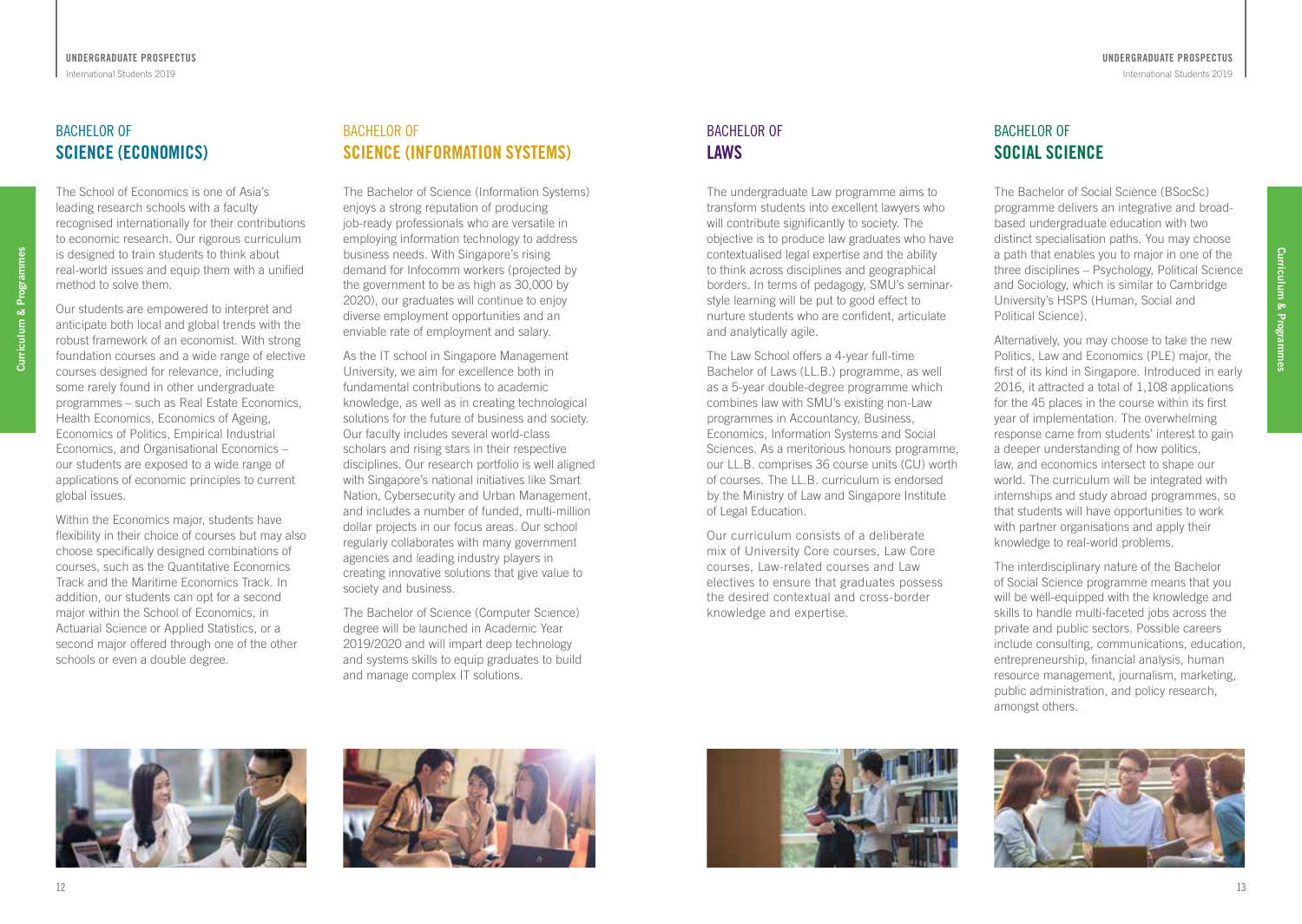# **MAJORS & TRACKS**

#### **Majors offered by School of Accountancy**

- Accounting
- Accounting Data and Analytics (to be taken as a 2nd major)

#### **Majors and tracks offered by Lee Kong Chian School of Business**

- Corporate Communication
- Entrepreneurship
- Finance
- Finance with track in Banking
- Finance with track in Finance Analytics
- Finance with track in International Trading
- Finance with track in Real Estate
- Finance with track in Wealth Management
- Marketing
- Marketing with track in Marketing Analytics
- Marketing with track in Retail and Services Management
- Operations Management
- Operations Management with track in Operations Analytics
- Organisational Behaviour & Human Resources
- Quantitative Finance
- Strategic Management

#### **Majors and tracks offered by School of Economics**

- Economics
- Economics with track in Quantitative Economics
- Economics with track in Real Estate
- Actuarial Science with track in Actuarial Analyst (to be taken as a 2nd major)
- Actuarial Science with track in Risk Analyst (to be taken as a 2nd major)
- Health Economics & Management (to be taken as a 2nd major)

#### **Majors offered by School of Law**

- Law
- Legal Studies
- (2nd major for non-Law students)

#### **Majors offered by School of Social Sciences**

- Politics, Law and Economics (Primary major only)
- Political Science
- Psychology
- Sociology
- Arts and Culture Management (to be taken as a 2nd major)
- Global Asia (to be taken as a 2nd major)
- Public Policy and Public Management (to be taken as a 2nd major)

### **Majors and tracks offered by School of Information Systems**

*BSc (Information Systems): Majors and Tracks* 

- Information Systems Major (Business Analytics)
- Information Systems Major (Digital Business Solutioning)
- Information Systems Major (Financial Technology)
- Information Systems Major (Business Analytics & Digital Business Solutioning)
- Information Systems Major (Business Analytics & Financial Technology)
- Information Systems Major (Digital Business Solutioning & Financial Technology)
- Smart-City Management & Technology Major

#### *BSc (Computer Science): Majors and Tracks*

- IT Solution Development Major (Artificial Intelligence)
- IT Solution Development Major (Cybersecurity)
- IT Solution Development Major (Cyber-Physical Systems)
- IT Solution Development Major (Artificial Intelligence & Cybersecurity)
- IT Solution Development Major (Artificial Intelligence & Cyber-Physical Systems)
- IT Solution Development Major (Cybersecurity & Cyber-Physical Systems)

#### Second Majors

*For BSc (IS): IS or SMT Major students only*

- Computing Studies (Artificial Intelligence)
- Computing Studies (Cybersecurity)
- Computing Studies (Cyber-Physical Systems)

*For BSc (IS): IS or SMT Major and BSc (CS) students only*

• IT Solution Management

*For BSc (IS): SMT Major and BSc (CS) students only*

- Technology for Business Solutions (Business Analytics)
- Technology for Business Solutions (Digital Business Solutioning)
- Technology for Business Solutions (Financial Technology)

*For students from other schools within SMU* 

• Technology for Business

"I took Information Systems and Marketing (two majors). While some might see them as two separate worlds, I see them as

# **synergistic**.

In a company like McDonald's, IT and Marketing work hand in hand because IT enables the transactions while Marketing drives the transactions. I think I've benefited greatly from taking two majors."



**Benjamin Boh** Director, Strategy & Insights McDonald's Japan Bachelor of Science (Information Systems) with a second major in Marketing

*\*The information above is accurate as of 1 October 2018 and is subject to change.*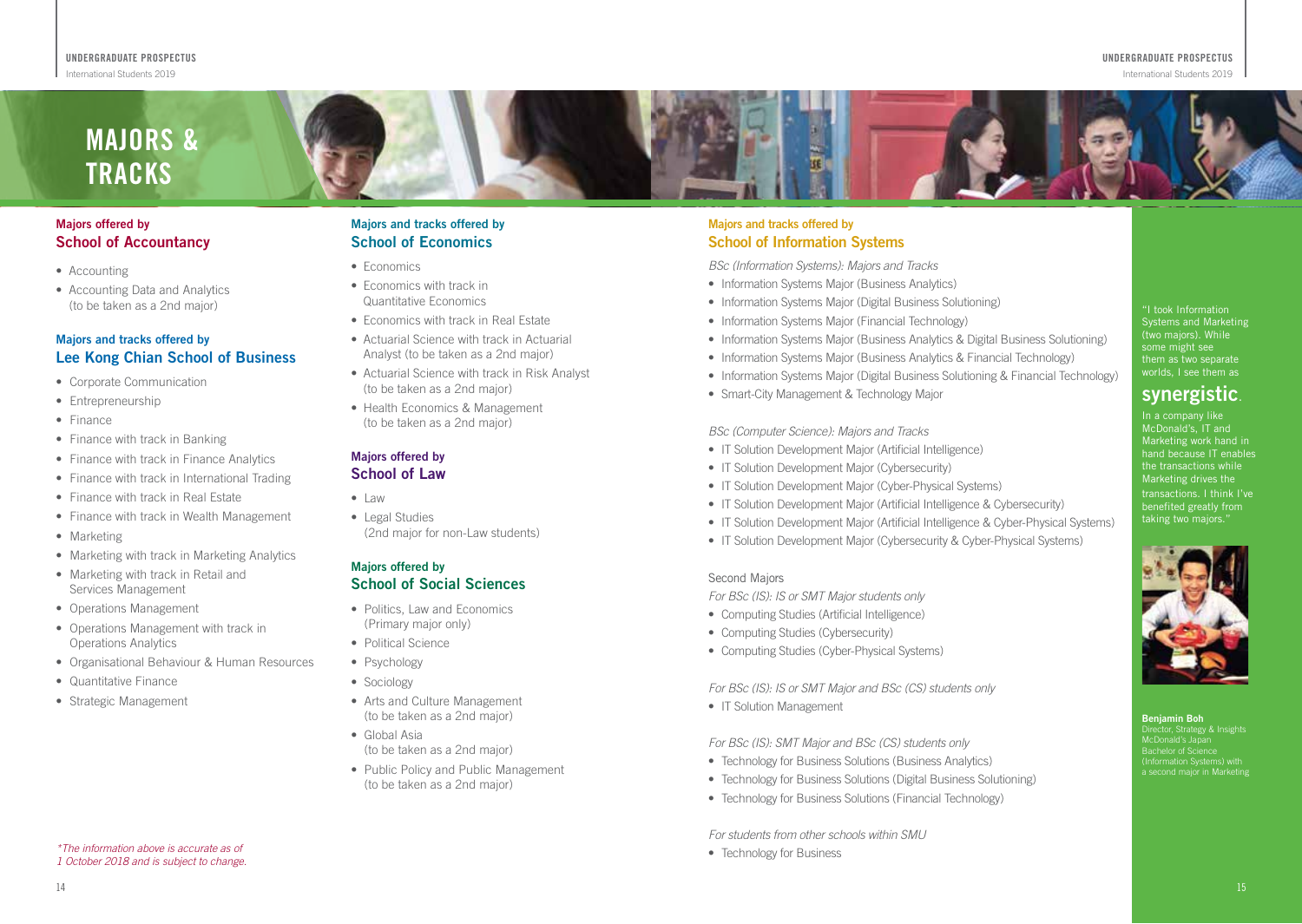# **AN INVESTMENT IN YOUR FUTURE**

### **Quality education should be kept affordable and accessible to all.**

Your SMU tuition fees are highly subsidised by the Singapore Government in the form of a tuition grant.

| Annual Tuition Fees For Academic Year 2018–2019* Entering Freshmen (Term 1 And Term 2)                        |                                                                                                       |                                                                                                                  |                                                                                                           |                                                            |  |
|---------------------------------------------------------------------------------------------------------------|-------------------------------------------------------------------------------------------------------|------------------------------------------------------------------------------------------------------------------|-----------------------------------------------------------------------------------------------------------|------------------------------------------------------------|--|
| <b>Undergraduate</b><br>programme                                                                             | <b>Annual Subsidised Fees</b><br><b>Pavable by</b><br><b>Singapore Citizens</b><br>(Exclusive of GST) | <b>Annual Subsidised Fees</b><br><b>Payable by Singapore</b><br><b>Permanent Residents</b><br>(Exclusive of GST) | <b>Annual Subsidised Fees</b><br><b>Payable by International</b><br><b>Students</b><br>(Inclusive of GST) | Annual<br><b>Non-subsidised fees</b><br>(Inclusive of GST) |  |
| Accountancy<br><b>Business Management</b><br><b>Information Systems</b><br><b>Economics</b><br>Social Science | S\$11.450                                                                                             | S\$16,000                                                                                                        | S\$24,500                                                                                                 | S\$43,870                                                  |  |
| I aw                                                                                                          | S\$12,650                                                                                             | S\$17,700                                                                                                        | S\$27,050                                                                                                 | S\$45.590                                                  |  |

\*Tuition fees are subject to change from year to year. The subsidised fees for Singapore Citizens and Permanent Residents shown are without GST which is separately funded by the Singapore Government. The subsidised fees for International Students and non-subsidised fees are inclusive of 7% GST. The tuition fees for 2019-2020 are not yet out.

| Special Term (Term 3) Fees Per Course For Academic Year 2018–2019 Entering Freshmen                           |                                                                                                |                                                                                                                  |                                                                                                           |                                                            |  |
|---------------------------------------------------------------------------------------------------------------|------------------------------------------------------------------------------------------------|------------------------------------------------------------------------------------------------------------------|-----------------------------------------------------------------------------------------------------------|------------------------------------------------------------|--|
| <b>Undergraduate</b><br>programme                                                                             | <b>Annual Subsidised Fees</b><br>Pavable by<br><b>Singapore Citizens</b><br>(Exclusive of GST) | <b>Annual Subsidised Fees</b><br><b>Payable by Singapore</b><br><b>Permanent Residents</b><br>(Exclusive of GST) | <b>Annual Subsidised Fees</b><br><b>Payable by International</b><br><b>Students</b><br>(Inclusive of GST) | Annual<br><b>Non-subsidised fees</b><br>(Inclusive of GST) |  |
| Accountancy<br><b>Business Management</b><br><b>Information Systems</b><br><b>Economics</b><br>Social Science | S\$1.145                                                                                       | S\$1,600                                                                                                         | S\$2,450                                                                                                  | S\$4.387                                                   |  |
| Law                                                                                                           | S\$1,265                                                                                       | S\$1,770                                                                                                         | S\$2.705                                                                                                  | S\$4.559                                                   |  |

Term 3 or Special Term falls during the university vacation period. This term comprises two sub-terms (Term 3A and Term 3B), each lasting 5 weeks. A limited number of courses are offered. Males serving Singapore National Service who have places in SMU may opt to start school early by enrolling in Term 3 courses.

#### **Fixed fee model**

We adopt the fixed fee model. which guarantees that tuition fees remain unchanged throughout the normal duration of study at SMU (4 years). However, tuition fees for every incoming freshmen cohort are subject to change from year to year.

#### **Annual tuition fees with tuition grant**

Singapore Permanent Residents and International Students paying subsidised fees must take up the tuition grant and sign a Tuition Grant Deed, which will require them to work in Singapore-registered companies for three years upon graduation from SMU.

#### **Annual tuition fees without tuition grant**

Students who are not eligible for or choose not to take the tuition grant pay the nonsubsidised fees. Students paying non-subsidised fees will not be bound by the 3-year work obligation.

# **SCHOLARSHIP OPPORTUNITIES**

At SMU, we offer a wide range of merit-based scholarships for deserving students. Some scholarships are tenable for the full duration of the undergraduate degree programme, depending on academic performance. Any full-time student can apply for SMU scholarships as long as they meet the eligibility criteria. These are just some of the scholarships offered by SMU:

- ASEAN Undergraduate Scholarship
- Kewalram Chanrai Group Endowed **Scholarship**
- Lee Kong Chian Scholars' Programme
- Li Ka Shing Endowed Scholarship
- Shirin Fozdar Scholarship
- SMU International Scholarship
- Tahir Indonesian Scholarship

For more information visit: admissions.smu.edu.sg/scholarships

"I especially loved learning about political science because what I was learning was **happening and unfolding in the real world**, creating great relevance and meaning

for me as a student."



**Jaclyn Low Minmin**  Producer, Mediacorp Double degree in Business Management and Social Sciences, Lee Kong Chian Scholars' Programme recipient

**Scholarships & Financial Aid**

Scholarships & Financial Aic

# **STUDY WITH COMPLETE PEACE OF MIND**

**We know that life can take an unexpected turn sometimes. Should you find yourself in need of financial assistance to continue your studies, help is at hand.**

At SMU, we believe in giving deserving students a helping hand, so that you can focus on what is important. To find out if you are eligible for financial aid, visit: smu.edu.sg/about/financial/financial-assistance-schemes for more information.

**Tuition Fees**

**Tuition Fees**